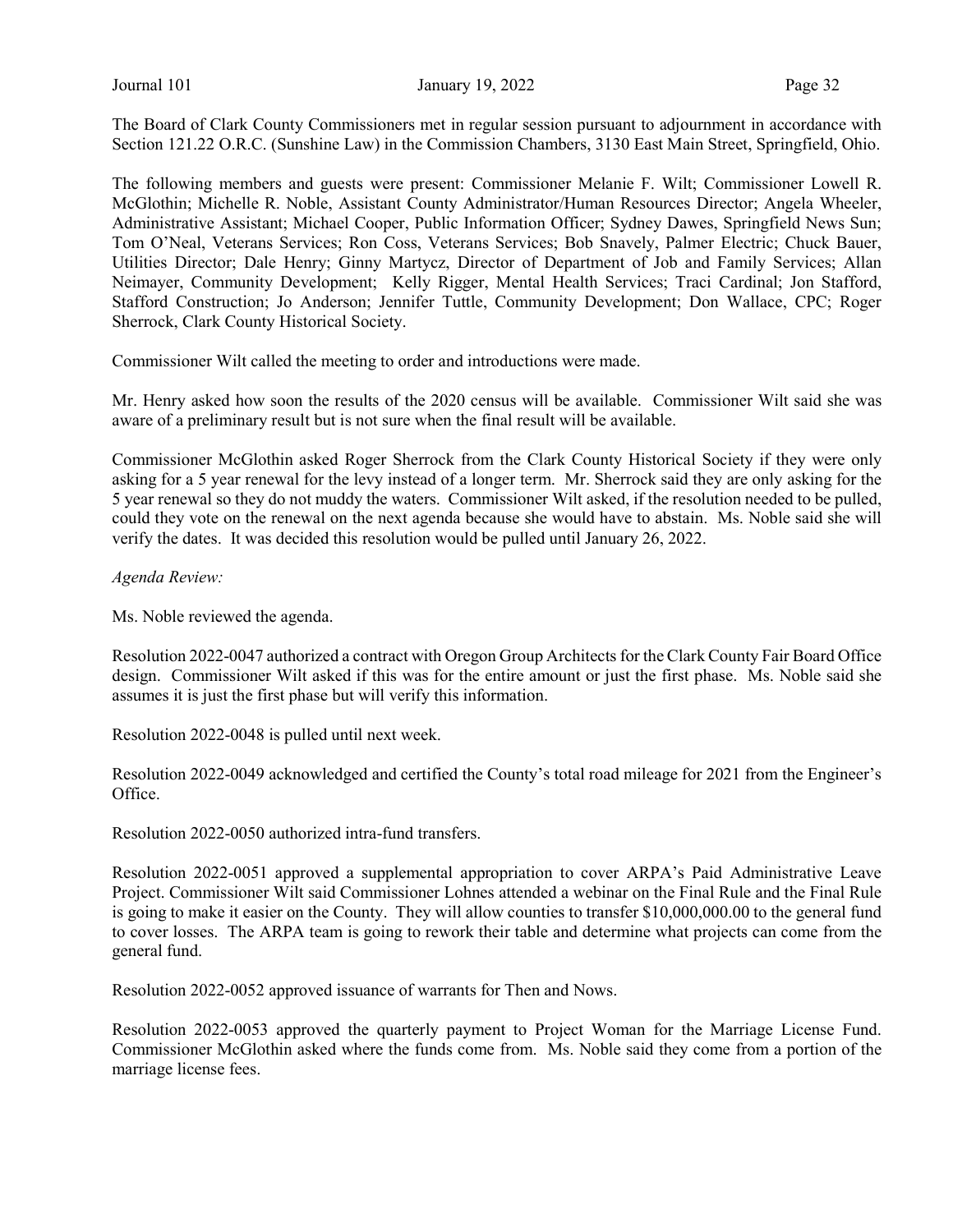Resolution 2022-0054 authorized disposal of obsolete equipment for the Sheriff's Department. This is a 2017 Nissan Sentra that will be sold on-line. It is no longer needed.

Resolution 2022-0055 authorized disposal of obsolete equipment for the Sheriff's Department to transfer a 2014 Ford Explorer to the Dog Warden's Office.

Resolution 2022-0056 acknowledged the Sheriff's Jail Expenditure Report for December 2021.

Resolution 2022-0057 approved travel/expense allowance for several departments. Ginny Martycz, Department of Job and Family Services, explained the \$35,635.00 expense is an annual request for the entire year for DJFS trainings and travel.

Resolution 2022-0058 adopted the 2022 budget. Commissioner Wilt said she is very happy to see the numbers on the budget. The County will be able to fund many of the upcoming projects. Commissioner Wilt asked if the \$500,000 for the courthouse was reflected in the budget. She also commented on the higher cost items that the County would be able to fund. Ms. Noble will check on the \$500,000.

Resolution 2022-0059 authorized 5% salary/wage adjustment for all non-collective bargaining unit employees that report to the Board of Clark County Commissioners as the Appointing Authority or Co-Appointing Authority. Commissioner Wilt was happy to be able to do this as the County employees have worked hard and adjusted to change.

Resolution 2022-0060 authorized allocation of ARPA funds toward 2022 Dispatching Fees for German Township, the Village of South Charleston, the Village of Enon, the Village of Tremont City, the Village of Catawba, the Village of North Hampton, the Village of South Vienna, and the Village of Donnelsville. Commissioner Wilt said she thought Bethel Township would be included in this agreement. Ms. Noble stated they were under a contract with the Sheriff's Office.

Resolution 2022-0061 was the 10:00 a.m. Public Hearing for Proposed Zoning Text Amendment ZA-2021-01.

Resolution 2022-0062 was the 10:00 a.m. Public Hearing for Rezoning Case Z-2021-08 in Mad River Township.

County Commissioner Updates:

There were no County Commissioner updates.

County Administrator Updates:

Ms. Noble said the first floor Springview project is moving along.

Ms. Noble said the Municipal Building is wrapping up with just a few small items left to finish. Commissioner Wilt said it looks nice.

Ms. Noble said the records building will get the racking system around April and they are currently looking at the fire suppression system. Commissioner McGlothin asked if there was heat in the records building. Ms. Noble said there is heat.

Ms. Noble said the Public Safety Building Elevator Project is wrapping up also. Commissioner Wilt said the technology and buildings have been updated for public safety and we need to share with the public why the County has done all of these renovations.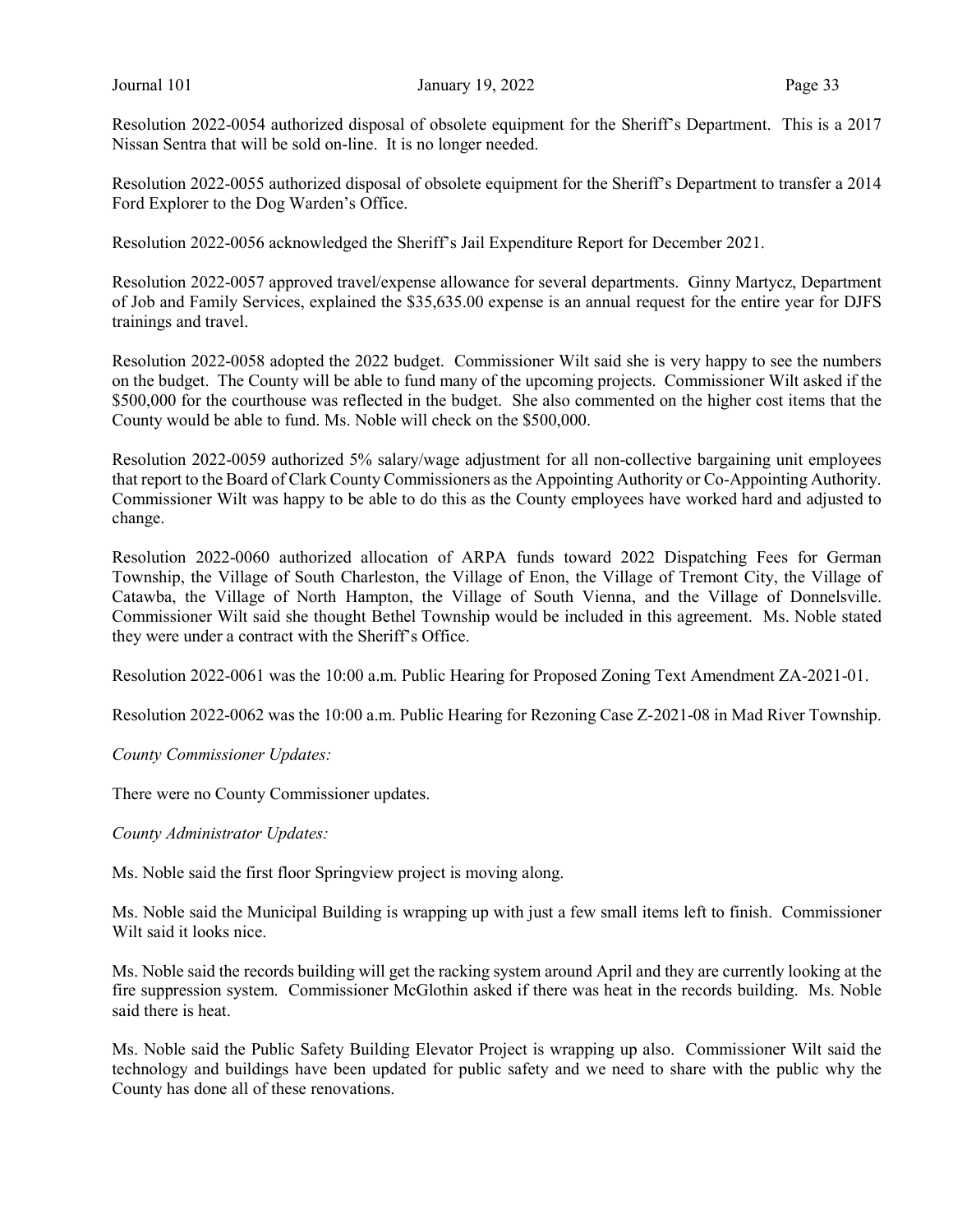Ms. Noble said the work on the security and getting a single fob for the county buildings is continuing.

Ms. Noble said the Public Safety Building roof will be delayed until 2023. The County is doing some caulking to keep up with this until the roof renovation can be completed.

Ms. Noble said the Municipal Building is getting a wellness room in the basement. Commissioner Wilt asked if there has been any talk about the use of the courtyard at the Municipal Building. Commissioner Wilt said the employees could possibly help put a garden in by using it as a wellness event. Ms. Noble said there has been a lot of discussion about the courtyard.

Ms. Noble said another project is the courthouse architects. The County is doing a RFQ for this project.

Ms. Noble said the Home Road Family Services Project received bids under the estimate so the County is now doing the due diligence.

Ms. Noble said the Budget Analyst has resigned so the Commissioner Office is looking at what will happen with that position. Commissioner McGlothin and Commissioner Wilt both commented that Ms. Lucas has been great in that role.

#### Calendar Review:

Commissioner Wilt said Commissioner Lohnes is supposed to be out January 31<sup>st</sup> but is unsure if he still plans to be out.

#### Audience Comments:

Bob Snavely spoke to the Commissioners regarding the Electric Aggregation. Mr. Snavely provided a handout to the Commissioners. Mr. Snavely said it has been 2 years and the agreement will expire in May 2022. They are offering two pricing structures this time. Mr. Snavely discussed going with actual capacity costs instead of estimated costs. The suppliers add a cushion to the estimated cost so they do not lose money.

Commissioner McGlothin asked if Mr. Snavely had any idea the amount per household would increase. Mr. Snavely said this is only for County Facilities. Mr. Snavely said the residents are saving a lot due to the cost has gone up since they are locked in to the aggregation.

Commissioner Wilt asked Mr. Bauer if he has seen our county building utility bills and how much savings we are seeing. Mr. Bauer said he does not but since he has been involved in this process, it has been a benefit. Mr. Bauer asked Mr. Snavely if they would see a large variance in the electric. Mr. Snavely said there is not a lot of variance as long as the County stays efficient. It is a bonus to go month to month. Commissioner Wilt asked if this was for 24 months or 36 months. Mr. Snavely said no action is needed today. Once the Prosecutor approves the contract it will be signed. The price has gone up since the handout was printed, but could go down in the next few weeks. The Board thanked Mr. Snavely for the presentation.

Mr. O'Neal said last week on Resolution 2022-0042 was stated as emergency assistance for the Veterans. He does not feel it is a good idea for it to be worded as emergency. Commissioner Wilt explained the ARPA rules state emergency assistance. Commissioner Wilt said Mr. O'Neal has a good point and the Assistant Prosecutor does look at the rules. Mr. O'Neal also asked if the Board would put a draft of the minutes on the website. The Commissioners both said they could not put out a draft of the minutes. There is a risk of the minutes containing an error and the Board would be putting out incorrect information.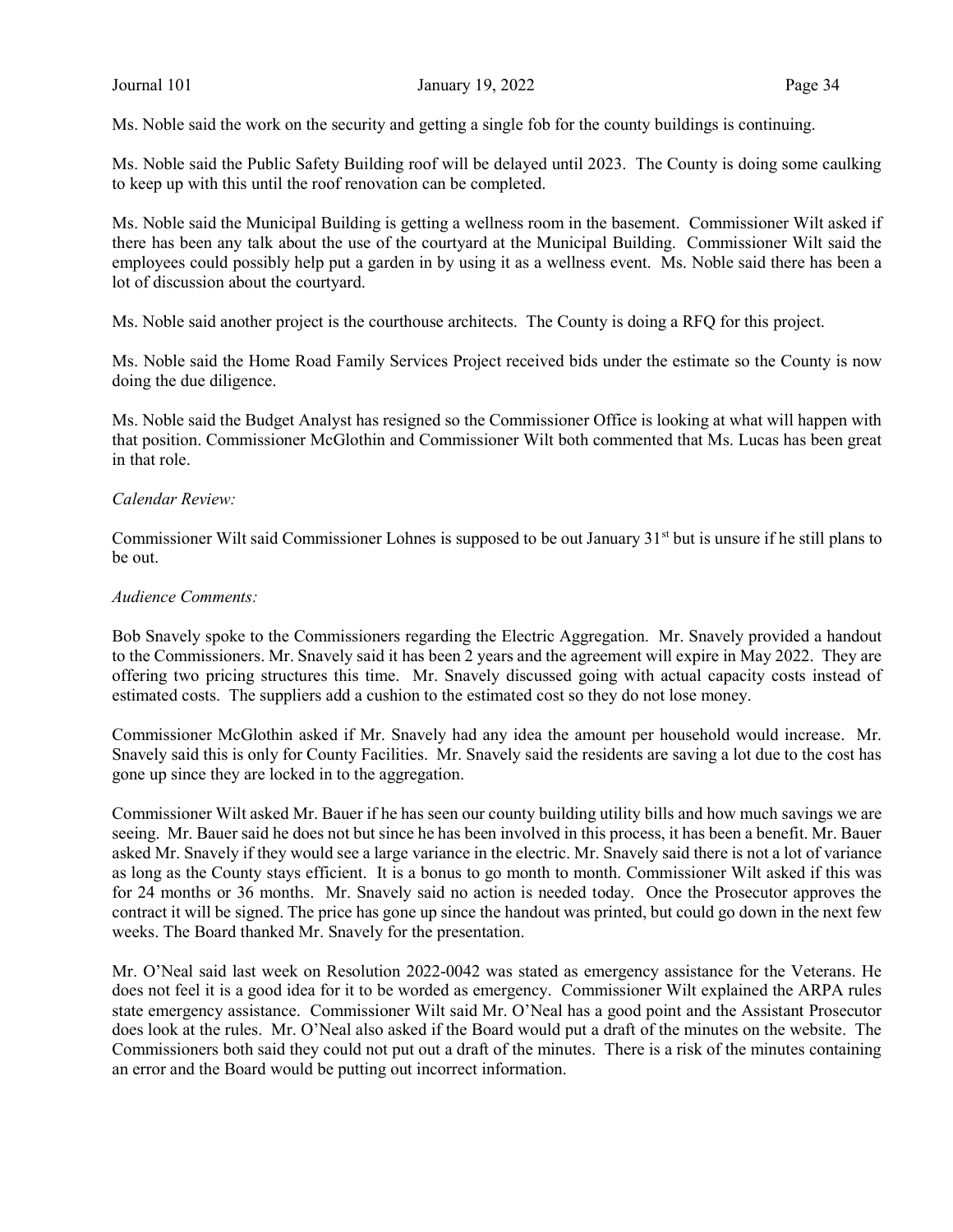Ms. Noble said she had answers to the Commissioners questions on the resolutions. Regarding the Fair Board Office contract, the amount is only for the design phase.

Ms. Noble also said the \$500,000 for the courthouse is not in the 2022 budget. It will be paid out of the ARPA funds.

The Board recessed until 10:00 a.m.

Call to Order, Commission President Wilt Resolution 2022-0046

Following the pledge, Commissioner McGlothin moved to approve the minutes of the last meeting and dispense with reading of the same. Commissioner Wilt seconded the motion. The roll being called for passage resulted as follows:

Commissioner McGlothin, Yes; Commissioner Wilt, Yes

Commissioner McGlothin moved to approve the agenda in its entirety with the exception of Resolutions 2022- 0048, 2022-0061 and 2202-0062. Commissioner Wilt seconded the motion. The roll being called for passage resulted as follows:

Commissioner McGlothin, Yes; Commissioner Wilt, Yes

The Board held the public hearings.

Resolution 2022-0047 COMC file

#### Authorize Contract with Oregon Group Architects

Commissioner McGlothin moved, per the request of the County Administrator, to authorize a contract with:

| <b>Organization Name:</b>    | Oregon Group Architects                           |
|------------------------------|---------------------------------------------------|
| <b>Organization Address:</b> | 300 South Patterson Boulevard, Dayton, Ohio 45402 |
| In the amount of:            | \$24,460.00                                       |
| <b>Funding Source(s):</b>    | General Fund                                      |
| <b>Purpose:</b>              | Clark County Fair Board Office design             |
| <b>Effective Date(s):</b>    | January 19, 2022                                  |

Further move to authorize the County Administrator to execute the contract and related documents.

Commissioner Wilt seconded the motion and the roll being called for its passage, the vote resulted as follows:

Commissioner McGlothin, Yes; Commissioner Wilt, Yes

Resolution 2022-0048

Pulled

Resolution 2022-0049 ENGO file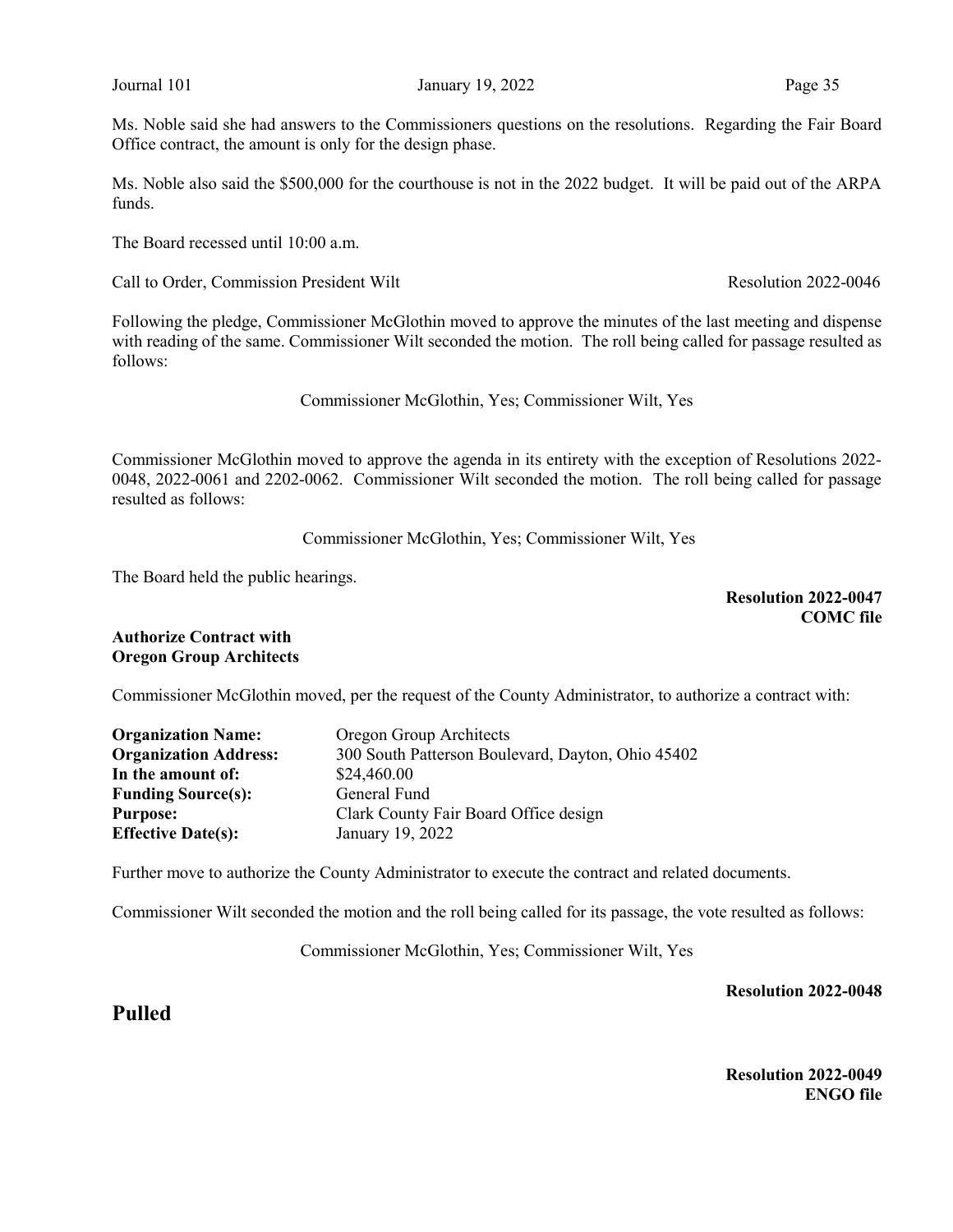### Mileage Certification ODOT Department of Transportation

Commissioner McGlothin moved, per the request of the County Engineer, to acknowledge and certify the County's total road mileage of 308.159 miles for the year 2021.

| <b>Agreement with:</b>  | Ohio Department of Transportation           |
|-------------------------|---------------------------------------------|
| <b>Purpose:</b>         | Annual County Highway Mileage Certification |
| <b>Effective Dates:</b> | January 1, 2022                             |

Commissioner Wilt seconded the motion and the roll being called for its passage, the vote resulted as follows:

Commissioner McGlothin, Yes; Commissioner Wilt, Yes

### Resolution 2022-0050 FINF file

#### Authorize Intra-Fund Transfer(s)

Commissioner McGlothin moved, upon the recommendation of the County Administrator, to authorize the following Intra-Fund Transfer(s):

| From                                                                         |                                                                             |                 | T <sub>0</sub> |                      |             |  |
|------------------------------------------------------------------------------|-----------------------------------------------------------------------------|-----------------|----------------|----------------------|-------------|--|
| Department                                                                   | <b>Expense Acct.</b>                                                        | Amount          | Department     | <b>Expense Acct.</b> | Amount      |  |
| Fund: ARPA Fund                                                              |                                                                             |                 |                |                      |             |  |
| Comm. Dev.                                                                   | Transfer Out                                                                | \$9,620.32 BOCC |                | Transfer In          | \$9,620.32  |  |
|                                                                              | Reason: To reimburse ARPA Paid Administrative Leave expenses to Commission. |                 |                |                      |             |  |
|                                                                              |                                                                             |                 |                |                      |             |  |
| Fund: ARPA Fund                                                              |                                                                             |                 |                |                      |             |  |
| Comm. Dev.                                                                   | Transfer Out                                                                | \$37,806.88     | <b>BOCC</b>    | Transfer In          | \$37,806.88 |  |
| Reason: To reimburse ARPA Vaccine Incentives Project expenses to Commission. |                                                                             |                 |                |                      |             |  |
|                                                                              |                                                                             |                 |                |                      |             |  |

Commissioner Wilt seconded the motion and the roll being called for its passage, the vote resulted as follows:

Commissioner McGlothin, Yes; Commissioner Wilt, Yes

Resolution 2022-0051 FINS file

#### Approve Supplemental Appropriation(s)

Commissioner McGlothin moved, upon the recommendation of the County Administrator, to authorize the following supplemental appropriation(s) from unappropriated funds:

| <b>Fund:</b>                                             | Department: | Account:         | Amount:    |
|----------------------------------------------------------|-------------|------------------|------------|
| $ARPA$ Fund $(1210)$                                     | Comm. Dev.  | <b>Transfers</b> | \$9,620.32 |
| Reason: To cover ARPA Paid Administrative Leave Project. |             |                  |            |

Commissioner Wilt seconded the motion and the roll being called for its passage, the vote resulted as follows:

Commissioner McGlothin, Yes; Commissioner Wilt, Yes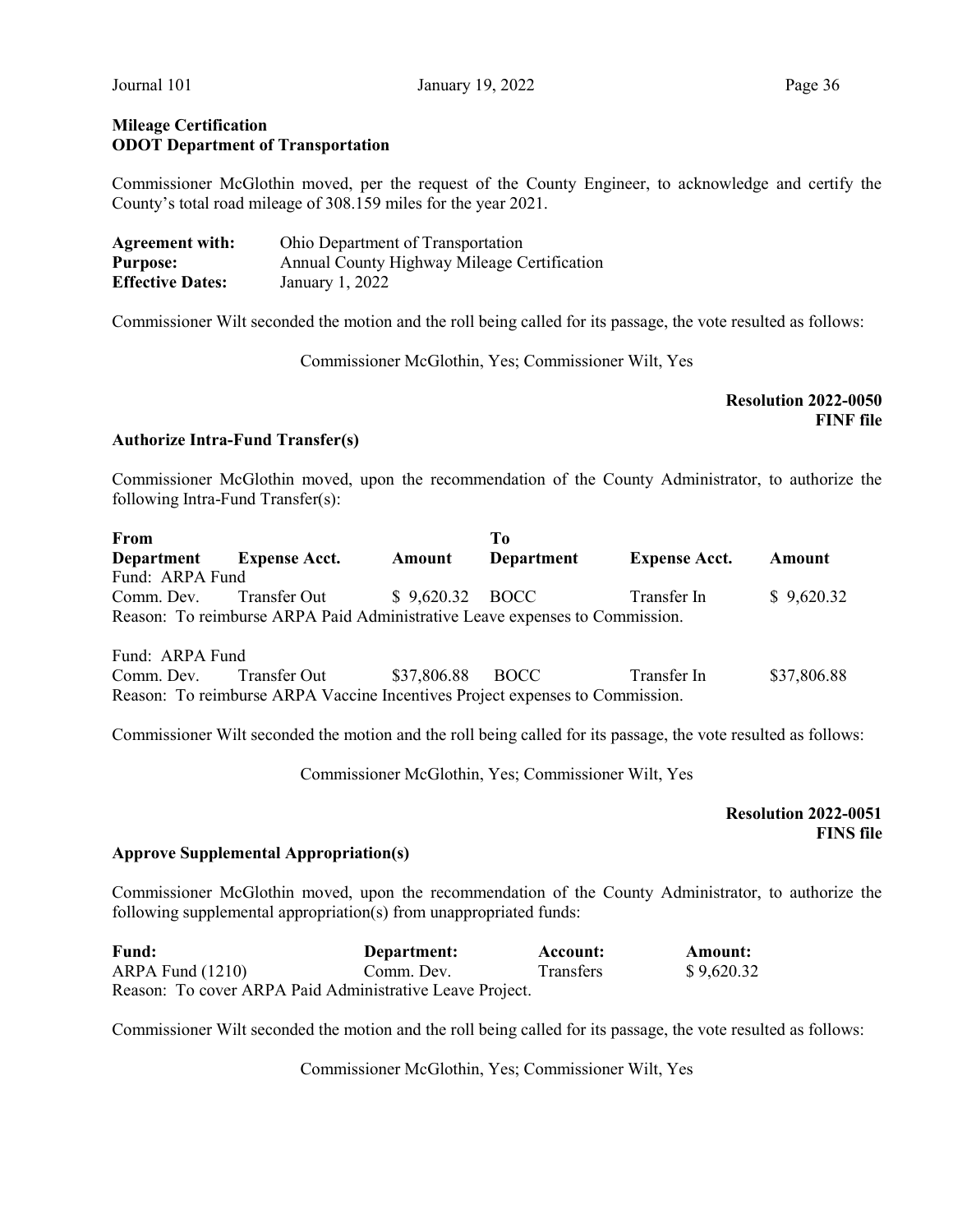# Approve Issuance of Warrants for Then and Now(s)

Commissioner McGlothin moved, upon the recommendation of the County Administrator to approve the issuance of warrants for then and now(s) are as follows:

| P.O. Number<br>220022713                   | Fund<br>MV>                                                   | Vendor<br>Springfield Landfill LLC 12/2/2021 | <b>Date Purchase</b> | Amount<br>\$1,850.00 |
|--------------------------------------------|---------------------------------------------------------------|----------------------------------------------|----------------------|----------------------|
|                                            | Reason: Disposal of materials. Unanticipated expense.         |                                              |                      |                      |
| 210022249                                  | General Fund<br>Reason: Out of funds in order to pay invoice. | Franklin Cty. Probate Ct.                    | 11/12/2021           | \$220.00             |
| 220022713                                  | MV><br>Reason: Repair not anticipated.                        | Apple Farm Service Inc.                      | 1/3/2022             | \$271.52             |
| 220022707<br>Reason: Concrete mix, sealer. | MV>                                                           | Bryce Hill Inc.                              | 12/14/21             | \$523.15             |
| 220022713                                  | MV><br>Reason: Repair not anticipated.                        | JF Petroleum Group                           | 12/15/2021           | 404.00               |

Commissioner Wilt seconded the motion and the roll being called for its passage, the vote resulted as follows:

Commissioner McGlothin, Yes; Commissioner Wilt, Yes

## Resolution 2022-0053 PRWP file

# Approve Payment to Project Woman

Commissioner McGlothin moved, to approve the following payment:

| <b>Payment to:</b>        | Project Woman                             |
|---------------------------|-------------------------------------------|
| <b>Address:</b>           | 525 E. Home Road, Springfield, Ohio 45503 |
| <b>Services:</b>          | $4th$ quarter 2021 marriage license fees  |
| <b>Funding Source(s):</b> | Marriage License Fund                     |
| Amount:                   | \$6,322.00                                |

Commissioner Wilt seconded the motion and the roll being called for its passage, the vote resulted as follows:

Commissioner McGlothin, Yes; Commissioner Wilt, Yes

Resolution 2022-0054 INVS file

#### Authorize Disposal of Obsolete Equipment

Commissioner McGlothin moved, per the request of the Sheriff's Office, to dispose of the following through online auction for 15 calendar days in accordance with Resolution 2022-0009 307.12(E) of the Ohio Revised Code.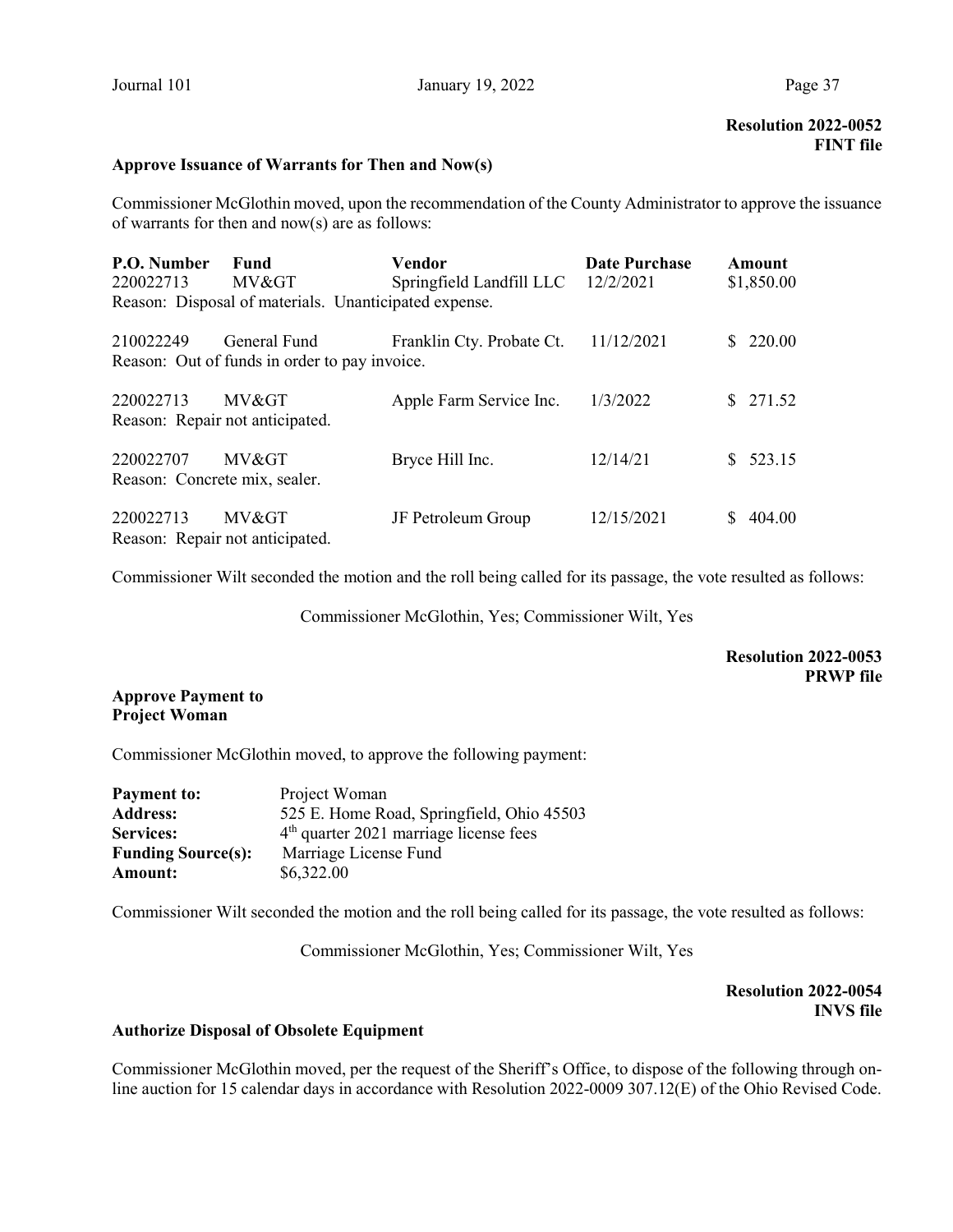2017 Nissan Sentra VIN: 3N1AB7AP8HY250772

Commissioner Wilt seconded the motion and the roll being called for its passage, the vote resulted as follows:

Commissioner McGlothin, Yes; Commissioner Wilt, Yes

## Resolution 2022-0055 INVS file

#### Authorize Disposal of Obsolete Equipment

Commissioner McGlothin moved, per the request of the Sheriff's Office, to transfer ownership of the following vehicle from the Sheriff's Office to the Clark County Dog Warden's Office for their use. The vehicle is owned by the Board of Clark County Commissioners. This is due to the Sheriff's Office no longer having use for this and the Dog Warden's Office being able to use this vehicle.

2014 Ford Explorer VIN: 1FM5K8AR2EGC38437 Mileage – 128,436

Commissioner Wilt seconded the motion and the roll being called for its passage, the vote resulted as follows:

Commissioner McGlothin, Yes; Commissioner Wilt, Yes

Resolution 2022-0056 **SHRR** file

#### Acknowledge Sheriff's Jail Expenditure Report(s)

Commissioner McGlothin moved to acknowledge the receipt of the Sheriff's Jail Expenditure Report(s) for December 2021.

Commissioner Wilt seconded the motion and the roll being called for its passage, the vote resulted as follows:

Commissioner McGlothin, Yes; Commissioner Wilt, Yes

Resolution 2022-0057 TRAV file

## Approve Travel/Expense Allowance

Commissioner McGlothin moved, per request of the following Department Director(s) or Elected Official(s) to approve the following travel allowances.

| Dept.<br><b>EMA</b> | <b>Name</b><br>M. Clements-Pitstick | <b>Purpose</b><br><b>EMAO</b> Spring             | <b>Place</b><br>Columbus, OH | Date<br>3/1/22                   | Cost<br>\$ | 0.00   |
|---------------------|-------------------------------------|--------------------------------------------------|------------------------------|----------------------------------|------------|--------|
| <b>BOCC</b>         | 10 Staff                            | Conference<br>Greater Spfld.<br>Partnership Mtg. | Springfield, $OH$ 2/23/22    |                                  |            | 650.00 |
| <b>DJFS</b>         | Executive travel                    | Training                                         | Various                      | $1/19/22 - 12/31/22$ \$35,635.00 |            |        |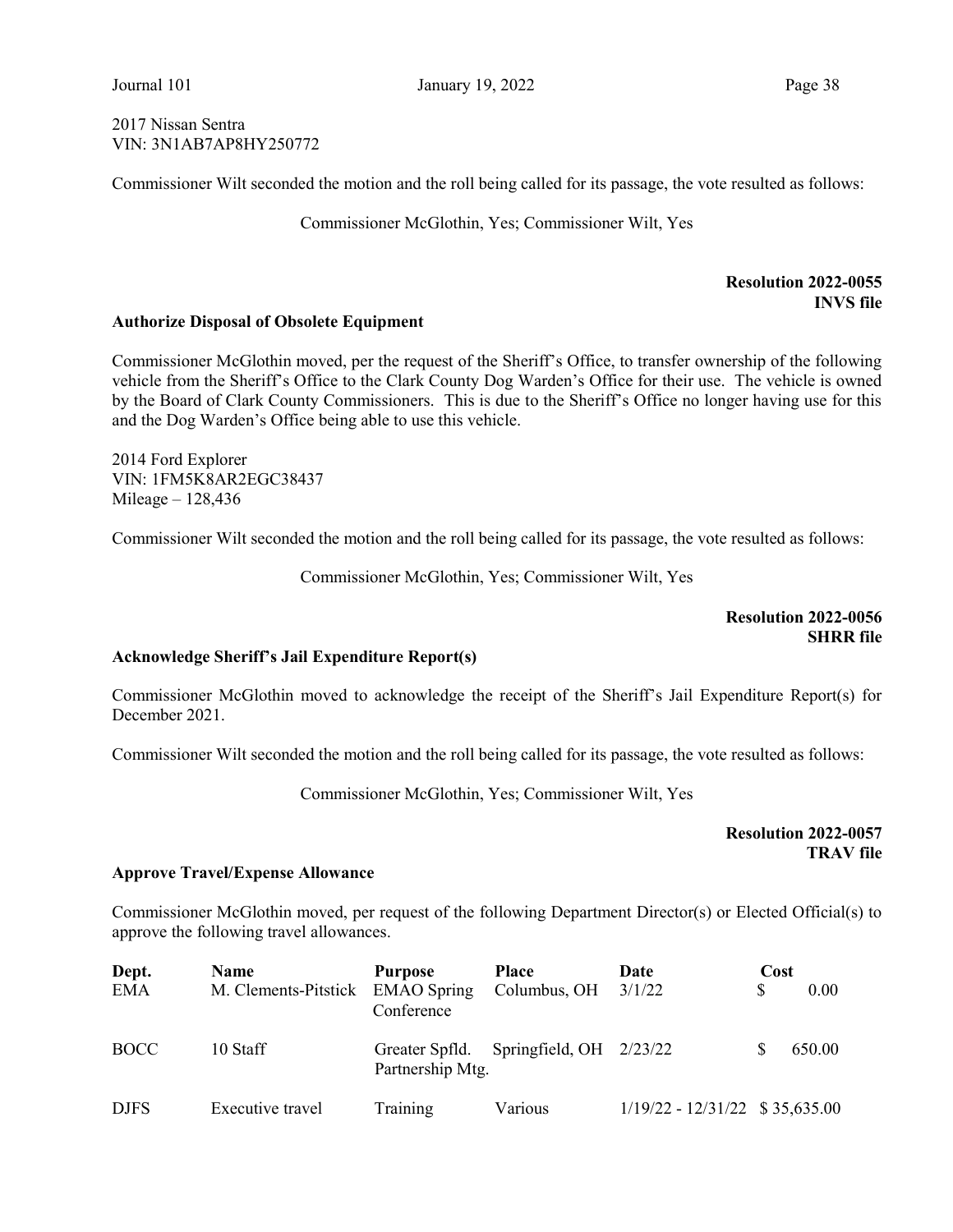Journal 101 January 19, 2022 Page 39

| <b>DJFS</b> | 4 staff                                      | Training                                       | Newark, OH | 3/24-25/22 | \$1,626.00 |
|-------------|----------------------------------------------|------------------------------------------------|------------|------------|------------|
| Eng.        | G. Fitzsimmons                               | Ohio UST Class Online<br>A/B Operator Training |            | Flexible   | 150.00     |
|             | Comm. Dev. D. Lackovich-VanGorp IRS Training |                                                | Online     | 2/23/22    | 20.00      |

Further move reimbursements shall comply with all requirements of the Travel Policy as adopted in the Personnel Manual.

Commissioner Wilt seconded the motion and the roll being called for its passage, the vote resulted as follows:

Commissioner McGlothin, Yes; Commissioner Wilt, Yes

REVISED Resolution 2022-0058 FINS file

### Adoption of 2022 Budget

Commissioner McGlothin moved, upon recommendation of the County Administrator, to adopt the 2022 appropriations budget in the total amount of \$204,047,330.91 consisting of the General Fund appropriations in the amount of \$53,093,687.00 and All Other Fund Appropriations in the amount of \$150,953,643.91. These appropriations shall be governed by the First Amended Certificate of Official Resources. It should be noted that this budget is prepared and adopted in CAFR format as recommended by the State Auditor's Office. Be it further moved that the County Administrator is authorized to utilize a line item internal control budget, in conjunction with the County Auditor's Office, to enforce compliance with the official appropriations budget.

Commissioner Wilt seconded the motion and the roll being called for its passage, the vote resulted as follows:

Commissioner McGlothin, Yes; Commissioner Wilt, Yes

### Resolution 2022-0059 FINO file

#### Authorize Salary/Wage Adjustment

Commissioner McGlothin moved, upon recommendation of the County Administrator, to authorize a 5% salary/wage adjustment for all non-collective bargaining unit employees that report to the Board of Clark County Commissioners as the Appointing Authority or Co-Appointing Authority. Said adjustments shall begin on January 10, 2022 for employees on a one week delay pay schedule and on January 9, 2022 for employees on a two week delay pay schedule.

Commissioner Wilt seconded the motion and the roll being called for its passage, the vote resulted as follows:

Commissioner McGlothin, Yes; Commissioner Wilt, Yes

Resolution 2022-0060 ARPA file

Authorize Allocation of American Rescue Plan Act (ARPA) Funds toward 2022 Dispatching Fees for German Township, the Village of South Charleston, the Village of Enon, the Village of Tremont City, the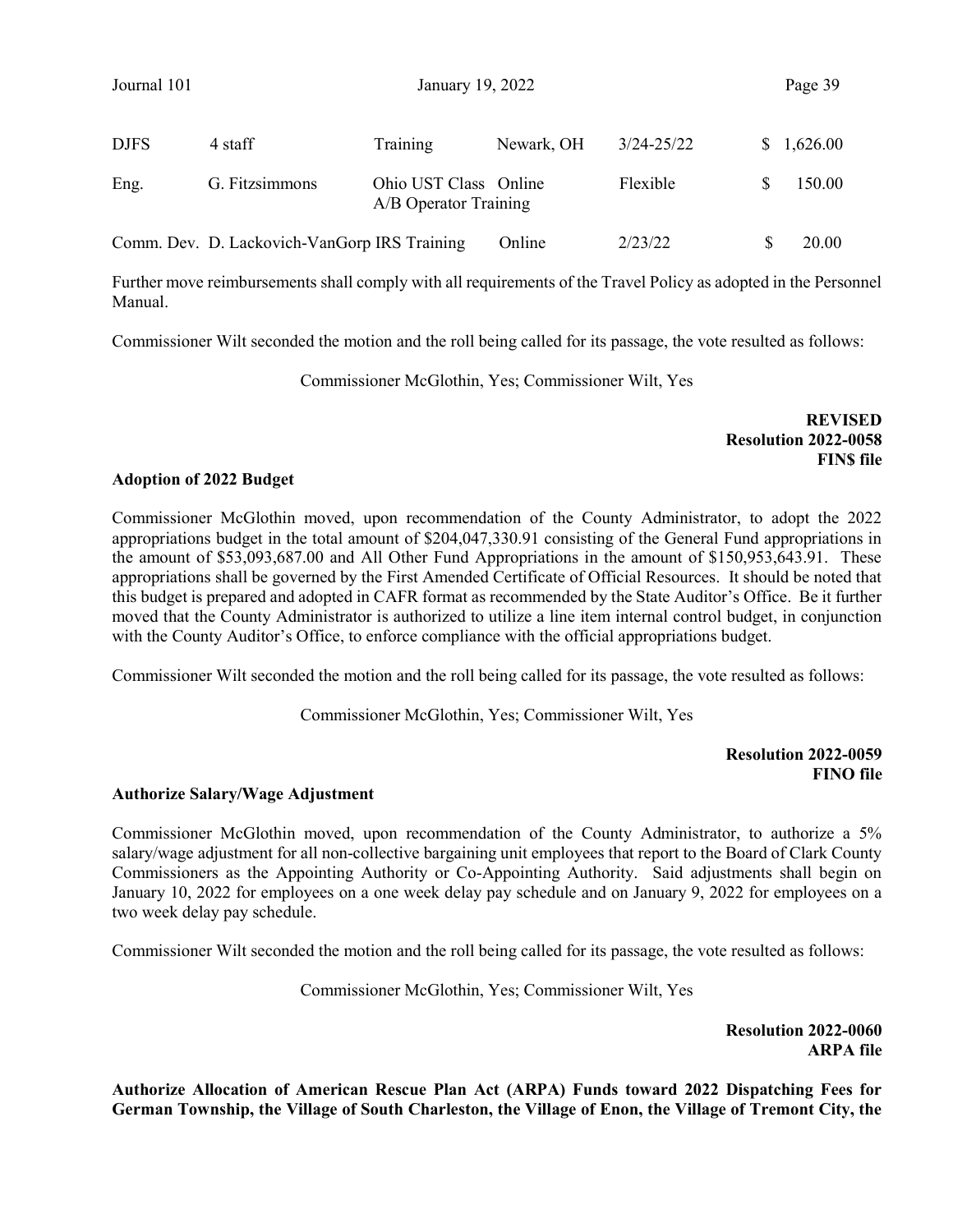Village of Catawba, the Village of North Hampton, the Village of South Vienna, and the Village of Donnelsville

Commissioner McGlothin moved, per request of the County Administrator to approve the following reimbursement:

WHEREAS, Clark County has received direct payments from the United States (US) Treasury under the Coronavirus State and Local Fiscal Funds authorized by the American Rescue Plan Act (ARPA); and,

WHEREAS, Clark County will use the funding in accordance with ARPA and guidance from the US Treasury; and,

WHEREAS, the Department of Treasury issued the Interim Final Rule on May 10, 2021, to provide guidance on permissible uses; and,

WHEREAS, a permissible use of the ARPA funds is to provide resources that respond to the public health emergency with respect to Covid-19 and its negative impacts. Dispatch aids in the ability of law enforcement to promote public safety during the Covid-19 public health emergency; and,

WHEREAS, the ARPA funds are being allocated toward the cost of dispatching fees upon request of the villages and township listed.

NOW THEREFORE, BE IT RESOLVED by the Board of County Commissioners, that:

The Board of County Commissioners approves the use of ARPA funds toward the 2022 dispatching fees for German Township, the Village of South Charleston, the Village of Enon, the Village of Tremont City, the Village of Catawba, the Village of North Hampton, the Village of South Vienna, and the Village of Donnelsville, which total \$50,978.75.

Commissioner Wilt seconded the motion and the roll being called for its passage, the vote resulted as follows:

Commissioner McGlothin, Yes; Commissioner Wilt, Yes

Resolution 2022-0061 ZAMD file

# 10:00 a.m. Public Hearing for Proposed Zoning Text Amendment ZA-2021-01 filed by the Rural Zoning Commission

This is the date and time set by the Board of County Commissioners, Clark County, Ohio, to hold a public hearing on the proposed zoning case ZA-2021-01 regarding lighting, initiated by the Rural Zoning Commission to amend the Clark County Zoning Regulations, adopted May 1, 1984 and last amended November 4, 2020, be amended.

Public Hearing opened by the Commission President at 10:05 a.m.

Staff Report: Allan Neimayer, Clark County Economic and Community Development Department, gave the background of how this proposed amendment came about. Mr. Neimayer showed the Board examples of the lighting issues. He said zoning is about property rights. A person's use of property should not have a negative impact on a neighbor's property, including light trespass. Mr. Neimayer reviewed diagrams that show how light can have a negative impact on other's property. Commissioner Wilt asked if the amendment addressed traffic as well as neighbors. Mr. Neimayer said it does address traffic. Mr. Neimayer went over the photometric mapping which determines where light fixtures should be placed. The proposed regulations will allow light to go over a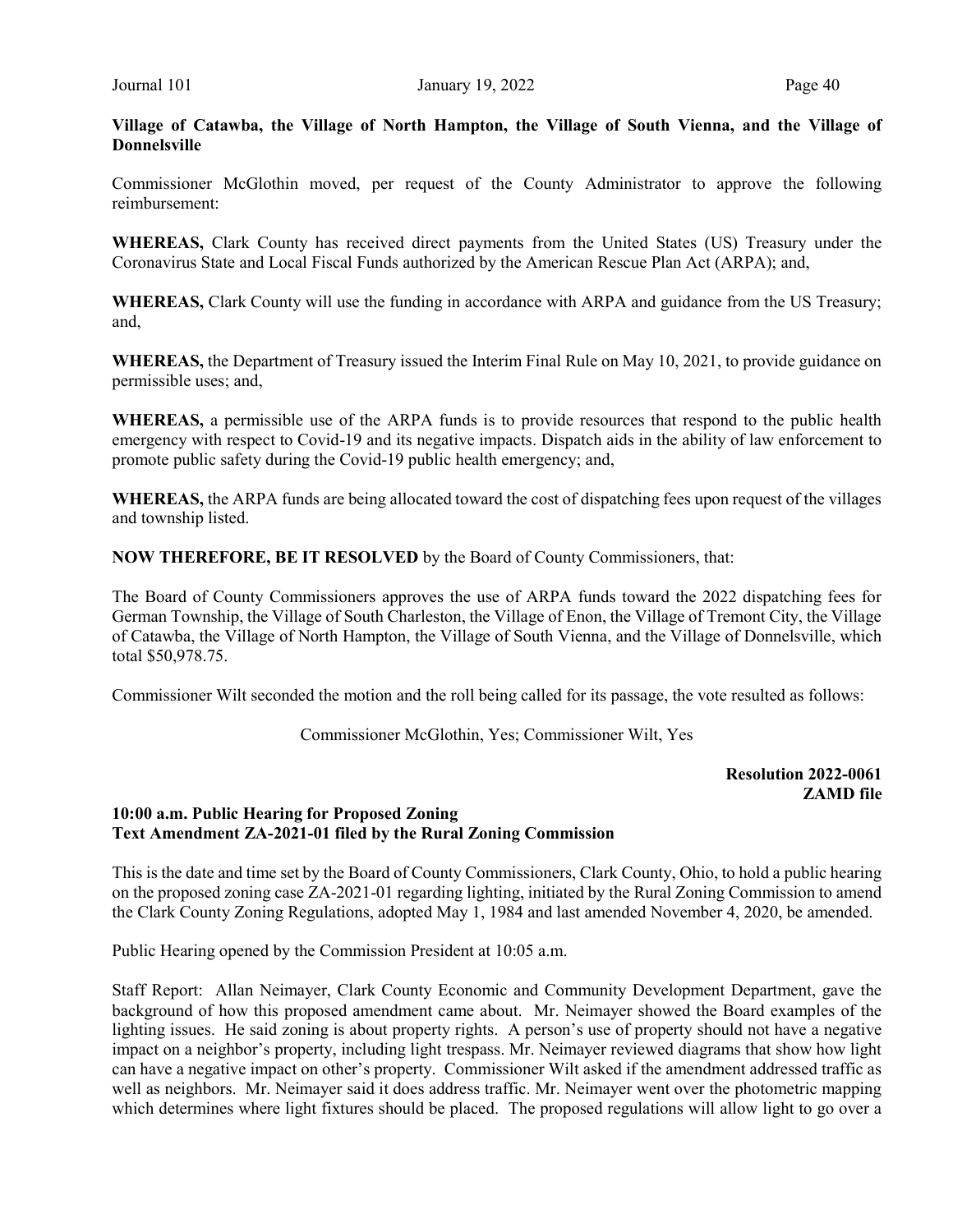property line but will not be obtrusive to the other property. Mr. Neimayer discussed exceptions to this amendment. Mr. Neimayer showed examples of suggested lighting fixtures that should be used.

Commissioner Wilt asked how this would be enforced for existing lighting issues. Mr. Neimayer said the amendment would not be retroactive but they would educate those who would want to be in compliance with the amendment.

Audience Comments: Don Wallace said about fifteen (15) years ago the County Commissioners got involved with Medway. Citizens were concerned the street lights would spill onto their porches. The Commissioners installed shielded street lights to protect the citizens of Medway. Mr. Wallace has heard no complaints since the shielded lights were installed.

Traci Cardinal read a statement (attached). Ms. Cardinal thanked the Dark Sky Committee members and the Clark County Commissioners. She is confident this amendment will benefit residents, businesses and municipalities in Clark County. It will save money, improve health, protect the environment and preserve our natural dark sky. Ms. Cardinal said she has spoken to many community members and educators who are supportive of this amendment. She hopes the Commissioners will vote to pass the amendment.

Jo Anderson thanked the Planning Commission, Board of Zoning Appeals, Allan Neimayer, Jennifer Tuttle and Traci Cardinal. Ms. Anderson said she hopes as new developments and jobs come to the County, new developers will conform to this new amendment.

Commissioner Wilt asked Mr. Neimayer if temporary lighting is also an exception to this amendment. Mr. Neimayer said it is one of the exceptions.

Commissioner McGlothin thanked everyone for their work on this amendment.

The Public Hearing was closed by the Commission President at 10:19 a.m.

Commissioner McGlothin moved to adopt zoning case ZA-2021-01 as presented.

Commissioner Wilt seconded the motion and the roll being called for its passage, the vote resulted as follows:

Commissioner McGlothin, Yes; Commissioner Wilt, Yes

Resolution 2022-0062 ZMRV file

### 10:00 a.m. Public Hearing for Rezoning Case Z-2021-08 filed by Westore LLC in Mad River Township

This is the date and time set by the Board of County Commissioners, Clark County, Ohio, to hold a public hearing on the proposed rezoning case Z-2021-08 in Mad River Township being 3.07 acres located at 8032 Dayton-Springfield Road, to rezone from R-1 (Rural Residential) and B-3S (General Business – Specific Use) to B-4S (Heavy Business – Specific Use) for expanding an existing self-storage facility.

Public Hearing opened by the Commission President at 10:20 a.m.

Staff Report: Allan Neimayer, Clark County Economic and Community Development Department, went over a presentation and maps to show the property that is proposed to be rezoned and the area around the property. The applicant would like to expand the existing self storage. The detention basin was incorporated as both parcels were looked at for this development in phase one and phase two. They are not requesting any other access point